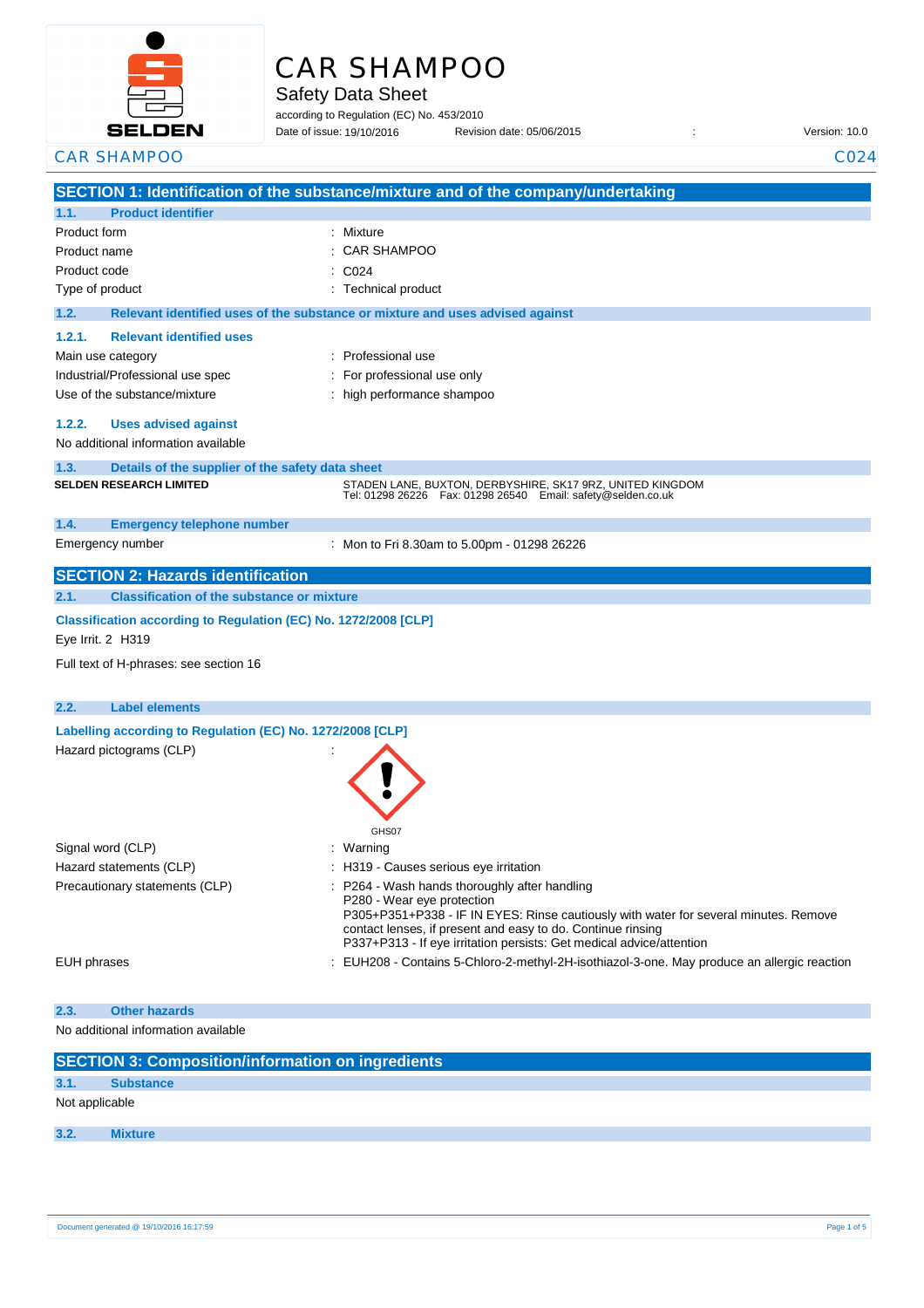## CAR SHAMPOO CO24

## Safety Data Sheet

according to Regulation (EC) No. 453/2010

| <b>Name</b>                 | <b>Product identifier</b>                | $\frac{9}{6}$ | <b>Classification according to</b><br>Directive 67/548/EEC | <b>Classification according to</b><br><b>Requlation (EC) No.</b><br>1272/2008 [CLP] |
|-----------------------------|------------------------------------------|---------------|------------------------------------------------------------|-------------------------------------------------------------------------------------|
| Sodium laurylether sulphate | (CAS No) 68891-38-3<br>(EC no) 500-234-8 | $5 - 15$      | Xi: R41<br>Xi: R38                                         | Eye Dam. 1, H318<br>Skin Irrit, 2, H315                                             |

Full text of R- and H-phrases: see section 16

|                 | <b>SECTION 4: First aid measures</b>                                |                                                                                                                                                                                                 |
|-----------------|---------------------------------------------------------------------|-------------------------------------------------------------------------------------------------------------------------------------------------------------------------------------------------|
| 4.1.            | <b>Description of first aid measures</b>                            |                                                                                                                                                                                                 |
|                 | First-aid measures general                                          | : Get medical advice/attention if you feel unwell.                                                                                                                                              |
|                 | First-aid measures after inhalation                                 | Remove person to fresh air and keep comfortable for breathing.                                                                                                                                  |
|                 | First-aid measures after skin contact                               | Wash with plenty of soap and water.                                                                                                                                                             |
|                 | First-aid measures after eye contact                                | : IF IN EYES: Rinse cautiously with water for several minutes. Remove contact lenses, if present<br>and easy to do. Continue rinsing. If eye irritation persists: Get medical advice/attention. |
|                 | First-aid measures after ingestion                                  | Give nothing or a little water to drink. Get medical advice/attention if you feel unwell.                                                                                                       |
| 4.2.            | Most important symptoms and effects, both acute and delayed         |                                                                                                                                                                                                 |
|                 | Symptoms/injuries after inhalation                                  | May cause respiratory irritation.                                                                                                                                                               |
|                 | Symptoms/injuries after skin contact                                | Repeated exposure may cause skin dryness or cracking.                                                                                                                                           |
|                 | Symptoms/injuries after eye contact                                 | Causes eye irritation.                                                                                                                                                                          |
|                 | Symptoms/injuries after ingestion                                   | May cause a light irritation of the linings of the mouth, throat, and gastrointestinal tract.                                                                                                   |
| 4.3.            |                                                                     | Indication of any immediate medical attention and special treatment needed                                                                                                                      |
|                 | Treat symptomatically.                                              |                                                                                                                                                                                                 |
|                 | <b>SECTION 5: Firefighting measures</b>                             |                                                                                                                                                                                                 |
| 5.1.            | <b>Extinguishing media</b>                                          |                                                                                                                                                                                                 |
|                 | Suitable extinguishing media                                        | : Carbon dioxide. Dry powder. Foam.                                                                                                                                                             |
| 5.2.            | Special hazards arising from the substance or mixture               |                                                                                                                                                                                                 |
|                 | No additional information available                                 |                                                                                                                                                                                                 |
| 5.3.            | <b>Advice for firefighters</b>                                      |                                                                                                                                                                                                 |
|                 | No additional information available                                 |                                                                                                                                                                                                 |
|                 | <b>SECTION 6: Accidental release measures</b>                       |                                                                                                                                                                                                 |
| 6.1.            | Personal precautions, protective equipment and emergency procedures |                                                                                                                                                                                                 |
| 6.1.1.          | For non-emergency personnel                                         |                                                                                                                                                                                                 |
|                 | <b>Emergency procedures</b>                                         | : Evacuate unnecessary personnel.                                                                                                                                                               |
| 6.1.2.          | For emergency responders                                            |                                                                                                                                                                                                 |
|                 | Protective equipment                                                | : Use personal protective equipment as required.                                                                                                                                                |
| 6.2.            | <b>Environmental precautions</b>                                    |                                                                                                                                                                                                 |
|                 | Avoid release to the environment.                                   |                                                                                                                                                                                                 |
| 6.3.            | Methods and material for containment and cleaning up                |                                                                                                                                                                                                 |
| For containment |                                                                     | Collect spillage.                                                                                                                                                                               |
|                 | Methods for cleaning up                                             | Soak up spills with inert solids, such as clay or diatomaceous earth as soon as possible.                                                                                                       |
| 6.4.            | <b>Reference to other sections</b>                                  |                                                                                                                                                                                                 |
|                 |                                                                     | For further information refer to section 8: "Exposure controls/personal protection". For further information refer to section 13.                                                               |
|                 | <b>SECTION 7: Handling and storage</b>                              |                                                                                                                                                                                                 |
| 7.1.            | <b>Precautions for safe handling</b>                                |                                                                                                                                                                                                 |
|                 | Precautions for safe handling                                       | : Avoid contact with eyes.                                                                                                                                                                      |
|                 | Hygiene measures                                                    | : Do not eat, drink or smoke when using this product.                                                                                                                                           |
| 7.2.            | Conditions for safe storage, including any incompatibilities        |                                                                                                                                                                                                 |
|                 | Technical measures                                                  | Does not require any specific or particular technical measures.                                                                                                                                 |
|                 | Storage conditions                                                  | Keep container closed when not in use.                                                                                                                                                          |
|                 | Incompatible products                                               | Oxidizing agent. Strong acids. Strong bases.                                                                                                                                                    |
|                 | Special rules on packaging                                          | Keep only in original container.                                                                                                                                                                |
| 7.3.            | <b>Specific end use(s)</b>                                          |                                                                                                                                                                                                 |
|                 | No additional information available                                 |                                                                                                                                                                                                 |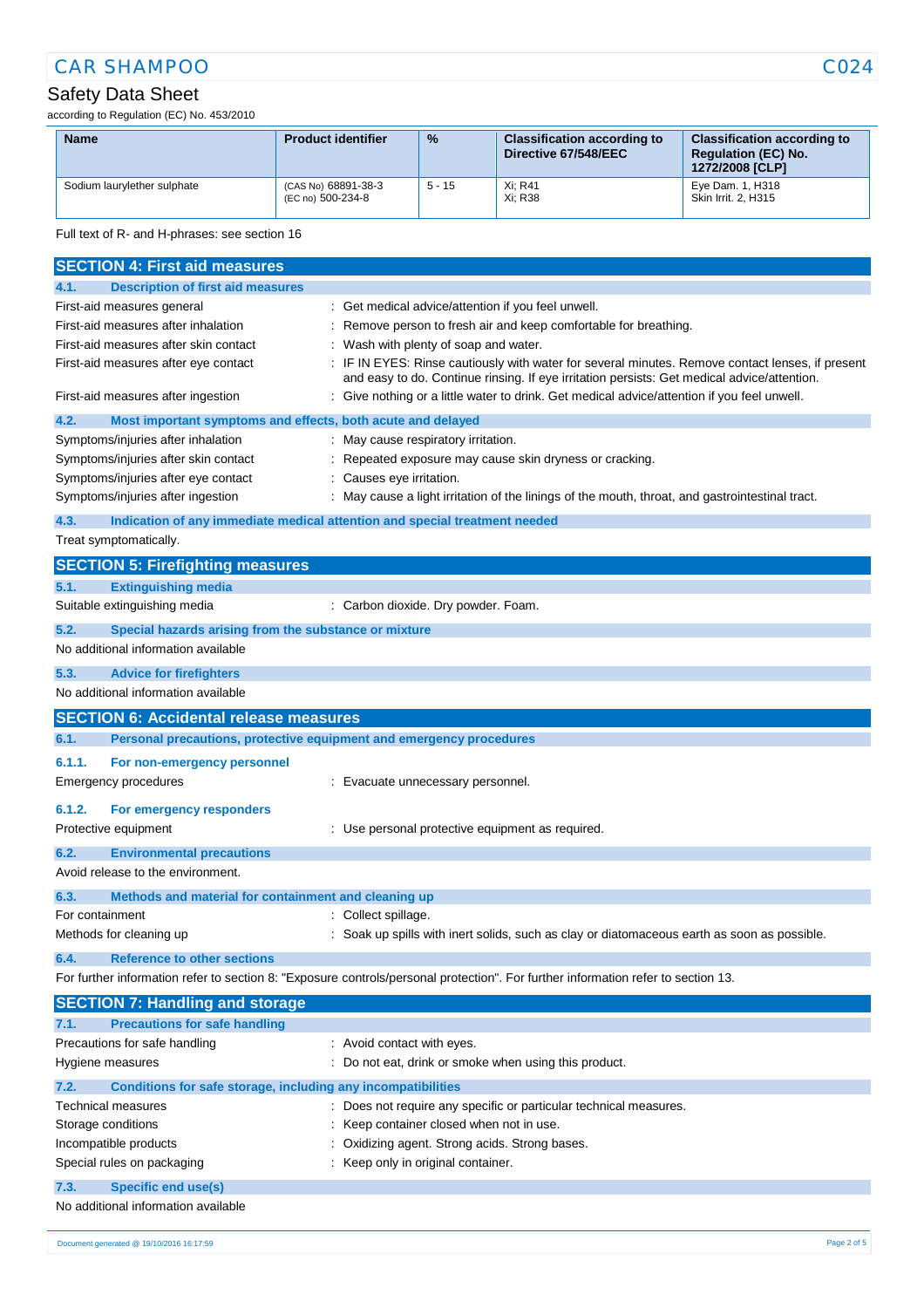## Safety Data Sheet

according to Regulation (EC) No. 453/2010

## **SECTION 8: Exposure controls/personal protection**

**8.1. Control parameters**

No additional information available

| 8.2.            | <b>Exposure controls</b>          |                                                        |
|-----------------|-----------------------------------|--------------------------------------------------------|
|                 | Materials for protective clothing | : Not required for normal conditions of use            |
| Hand protection |                                   | : In case of repeated or prolonged contact wear gloves |
| Eye protection  |                                   | : Safety glasses                                       |
|                 | Skin and body protection          | : Not required for normal conditions of use            |
|                 | Respiratory protection            | : Not required for normal conditions of use            |
|                 |                                   |                                                        |



| <b>SECTION 9: Physical and chemical properties</b>            |                   |
|---------------------------------------------------------------|-------------------|
| Information on basic physical and chemical properties<br>9.1. |                   |
| Physical state                                                | Liquid            |
| Appearance                                                    | Mobile liquid.    |
| Colour                                                        | red.              |
| Odour                                                         | characteristic.   |
| Odour threshold                                               | No data available |
| рH                                                            | 7                 |
| Relative evaporation rate (butylacetate=1)                    | No data available |
| Melting point                                                 | No data available |
| Freezing point                                                | No data available |
| Boiling point                                                 | No data available |
| Flash point                                                   | No data available |
| Auto-ignition temperature                                     | No data available |
| Decomposition temperature                                     | No data available |
| Flammability (solid, gas)                                     | No data available |
| Vapour pressure                                               | No data available |
| Relative vapour density at 20 °C                              | No data available |
| Relative density                                              | 1.02              |
| Solubility                                                    | No data available |
| Log Pow                                                       | No data available |
| Viscosity, kinematic                                          | No data available |
| Viscosity, dynamic                                            | No data available |
| <b>Explosive properties</b>                                   | No data available |
| Oxidising properties                                          | No data available |
| <b>Explosive limits</b>                                       | No data available |
|                                                               |                   |

#### **9.2. Other information**

No additional information available

|                                     | <b>SECTION 10: Stability and reactivity</b> |  |  |
|-------------------------------------|---------------------------------------------|--|--|
| 10.1.                               | <b>Reactivity</b>                           |  |  |
|                                     | No additional information available         |  |  |
| 10.2.                               | <b>Chemical stability</b>                   |  |  |
| Stable under normal conditions.     |                                             |  |  |
| 10.3.                               | <b>Possibility of hazardous reactions</b>   |  |  |
| No additional information available |                                             |  |  |
| 10.4.                               | <b>Conditions to avoid</b>                  |  |  |
|                                     | No additional information available         |  |  |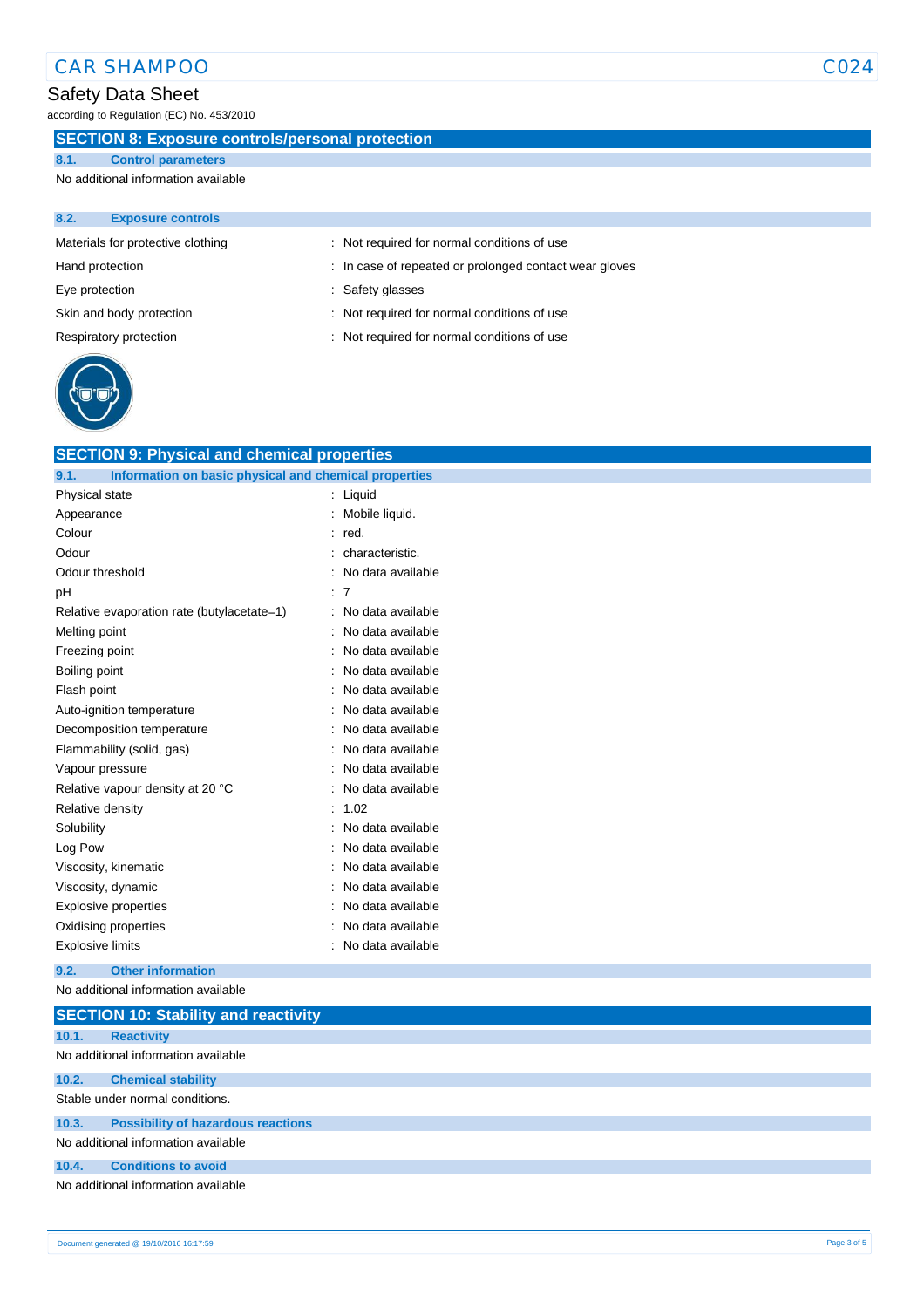#### **10.6. Hazardous decomposition products** No additional information available **SECTION 11: Toxicological information 11.1. Information on toxicological effects** Acute toxicity **in the case of the CALIC CONTEX** and Acute toxicity **of the case of the case of the case of the case of the case of the case of the case of the case of the case of the case of the case of the case of the ca** Skin corrosion/irritation : Not classified pH: 7 Serious eye damage/irritation : Causes serious eye irritation. pH: 7 Respiratory or skin sensitisation : Not classified Germ cell mutagenicity **in the case of the CES** control of the Cermic control of the Cermic control of the Cermic control of the Cermic control of the Cermic control of the Cermic control of the Cermic control of the Cermi Carcinogenicity **Carcinogenicity 1999 Carcinogenicity Carcinogenicity Carcinogenicity** Reproductive toxicity **in the contract of the CRS** in Not classified Specific target organ toxicity (single exposure) : Not classified Specific target organ toxicity (repeated exposure) : Not classified Aspiration hazard : Not classified **SECTION 12: Ecological information 12.1. Toxicity** No additional information available **12.2. Persistence and degradability** No additional information available **12.3. Bioaccumulative potential** No additional information available **12.4. Mobility in soil** No additional information available **12.5. Results of PBT and vPvB assessment** No additional information available **12.6. Other adverse effects** No additional information available **SECTION 13: Disposal considerations 13.1. Waste treatment methods** No additional information available **SECTION 14: Transport information** In accordance with ADR / RID / IMDG / IATA / ADN **14.1. UN number** Not regulated for transport **14.2. UN proper shipping name** Proper Shipping Name (ADR) : Not applicable Proper Shipping Name (IMDG) : Not applicable Proper Shipping Name (IATA) : Not applicable **14.3. Transport hazard class(es) ADR** Transport hazard class(es) (ADR) : Not applicable **IMDG**

CAR SHAMPOO CO24

Transport hazard class(es) (IMDG) : Not applicable

Safety Data Sheet

according to Regulation (EC) No. 453/2010

**10.5. Incompatible materials** No additional information available